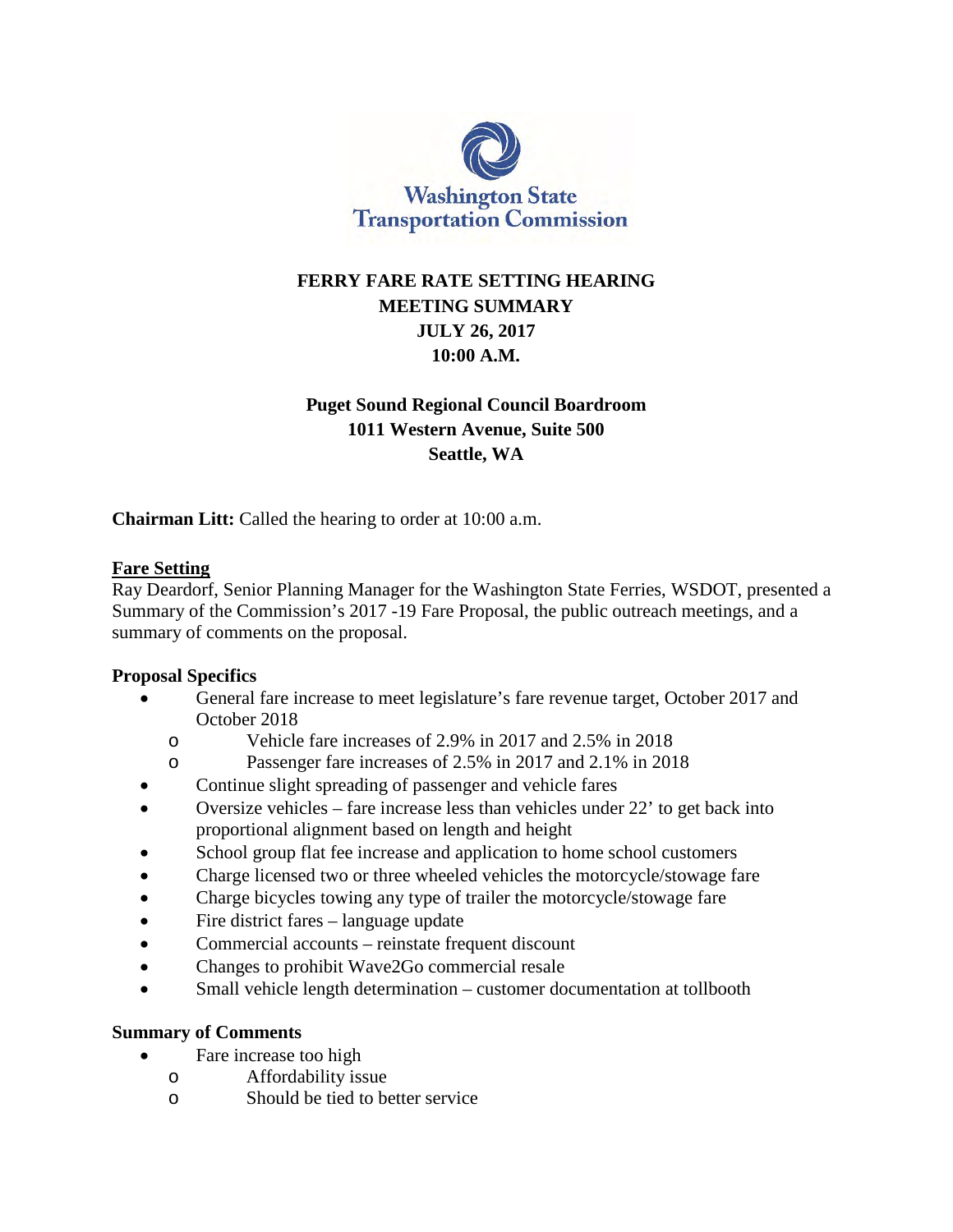- o Oversized vehicles should have the same increase as other vehicles
- o Residents should get a break on fares
- Objections to charging bikes with trailers the motorcycle/stowage fare
- Passengers and bikes should not have fare increases
- Supportive of increases
- Public meetings should be in more locations
- WSF should have a low income fare
- Specific wording on bicycle/mopeds unlicensed or licensed

## **Options to Respond to Comments:**

## (1) Bicycle towing

Charge motorcycle/stowage fare only to bikes towing kayaks or canoes.

- o Easily identifiable from the tollbooth
- o Kayaks and canoes already are charged the motorcycle/stowage if they are walked aboard

All other bicyclists towing trailers would pay applicable bicycle surcharge.

## (2) Electric-assist bikes

For the purpose of WSF fare determination, the bicycle fare category shall include both bicycles as defined in RCW 46.04.071 and electric-assisted bicycles as defined in RCW 46.04.169.

## (3) Passenger fares

June revenue forecasts are a little higher; the original fare proposal is now forecast to generate **\$381.73** million. This provides an opportunity for the Commission to slightly reduce the proposed passenger fares and enhance the passenger/vehicle fare spread.

- The 2017 passenger fare rates would go up **2.1%**, not 2.5% as originally proposed this still generates **\$381.45** million
- This is in alignment with original FAC-T range of 2.1% -2.5%

## **Public Comment on the Fare Proposal**

Vicky Clark, Cascade Bicycle Club, thanked Mr. Deardorf and Commission staff for their work. She asked that in the future the Club be engaged in development of fare proposals. There needs to be some effort at education of riders and staff at terminals that have few bicyclists.

## **Action:**

Commissioner Jennings moved adoption of the 2017 – 19 fare proposal.

Commissioner Young seconded the motion and suggested four amendments:

- Reducing the passenger fare increase in 2017 to 2.1%
- Revising the definition of bicycle as proposed to include bicycles as defined in RCW 46.04.071 and electric-assisted bicycles as defined in RCW 46.04.169
- No action on bike trailers, but retain the stowage fee for bikes hauling kayaks and canoes
- No fee on interisland towing of canoe or kayaks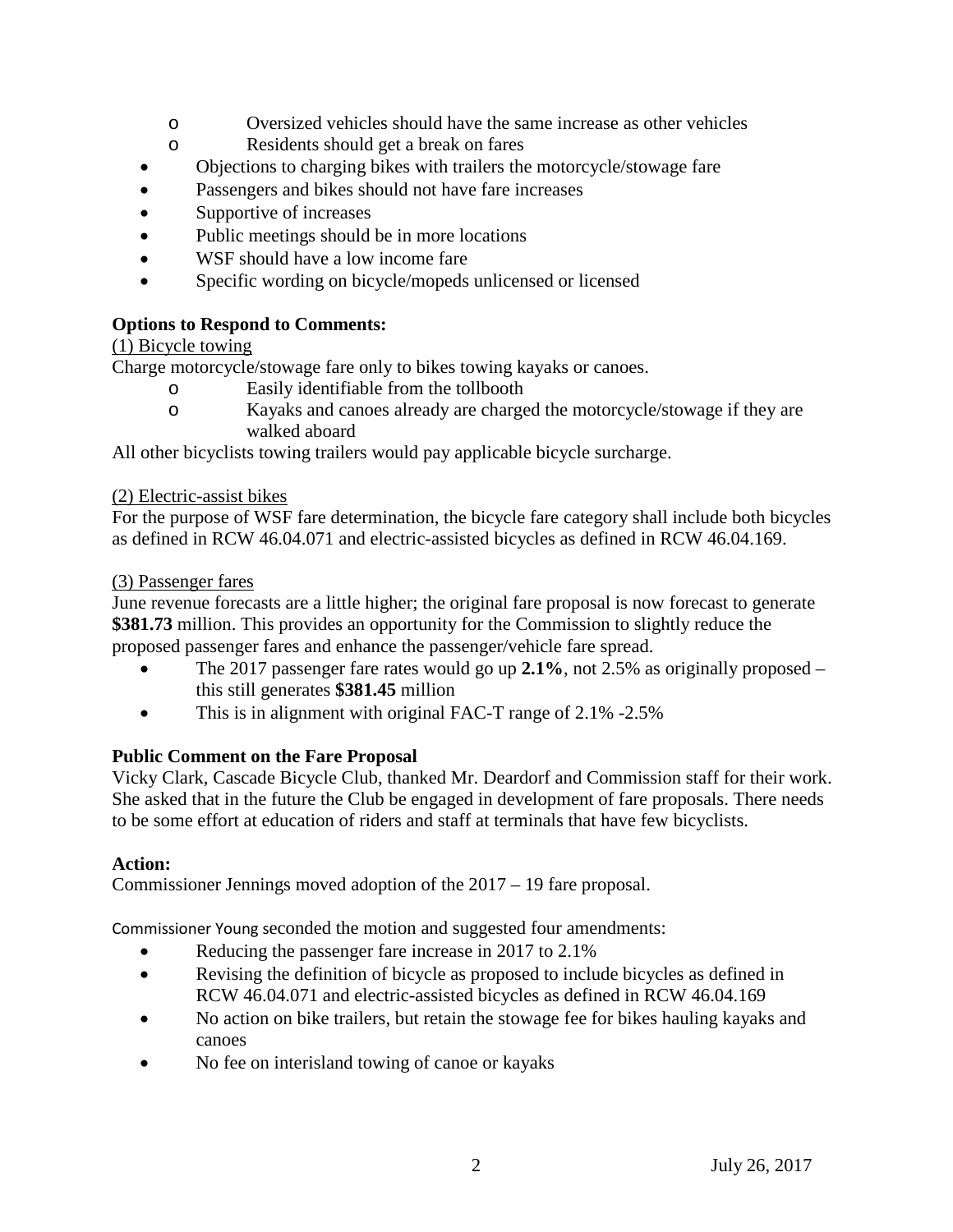Commissioner Young also moved that WSF collect information on bicycles hauling trailers and the impact on deck space, by route and by season. She asked that Washington State Ferries (WSF) report back by fall 2018. Commissioner Jennings agreed to Commissioner Young's motion to amend.

#### **The Commission unanimously adopted 2017 -2019 fares, as amended.**

Commissioner Batra noted that fares have nearly doubled since 2000. He suggested that the Commission work with Washington State Ferries on a sustainable funding source. Commissioner Jennings agreed with the idea, which the Commission then discussed.

Commissioner Tortorelli noted that all taxpayers pay for capital costs.

Commissioner Young suggested that the WSF long-range planning process maybe an appropriate place for this work.

The ferry fare hearing was then adjourned.

**[WSF Summary of Comments](http://www.wstc.wa.gov/Meetings/AgendasMinutes/agendas/2017/July26/documents/2017_0726_BP5_WSFSummaryComments.pdf)**